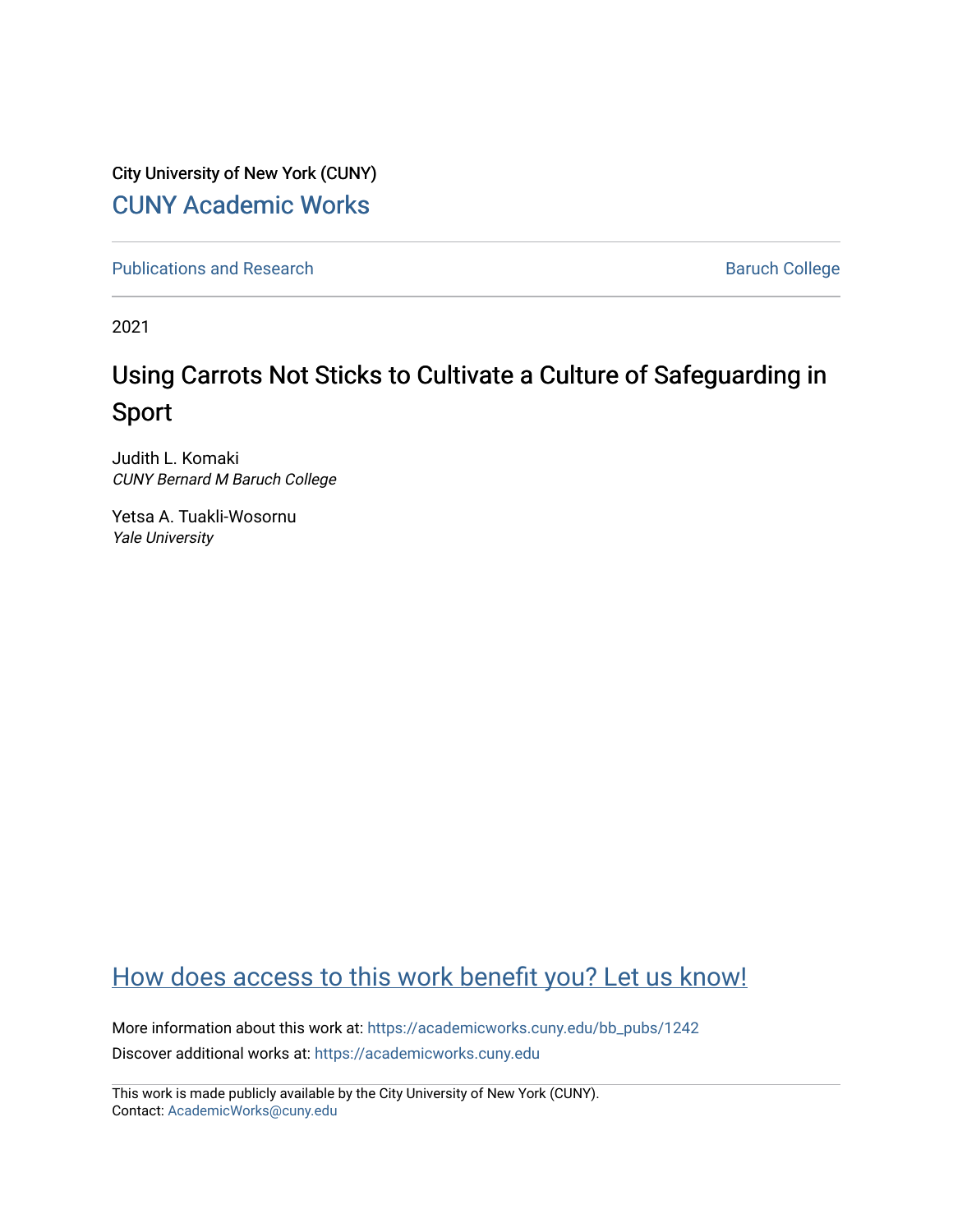



# [Using Carrots Not Sticks to Cultivate](https://www.frontiersin.org/articles/10.3389/fspor.2021.625410/full) a Culture of Safeguarding in Sport

Judith L. Komaki<sup>1\*</sup> and Yetsa A. Tuakli-Wosornu<sup>2</sup>

*<sup>1</sup> Department of Psychology, Baruch College, City University of New York, New York, NY, United States, <sup>2</sup> Department of Chronic Disease Epidemiology, School of Public Health, Yale University, New Haven, CT, United States*

Keywords: reinforcement, reward, organizational culture, climate, safety management, sexual harassment, emotional abuse, sports

The power-driven, win-at-all-costs milieu of many sport settings can create fertile ground for athlete victimization and abuse [\(Roberts et al., 2020\)](#page-5-0). Victory can in fact be so sovereign that abusive coaches and staff are enabled and "even rewarded... in the name of winning" [\(Armour, 2020\)](#page-5-1). Athlete abuse prevention therefore requires systemic cultural change [\(Letourneau et al., 2014;](#page-5-2) [Rhind and Owusu-Sekyere, 2017\)](#page-5-3). Thus far, however, enacting this idea has eluded organizations in sport [\(Mountjoy et al., 2016;](#page-5-4) [Harris and Terry, 2019;](#page-5-5) [Kerr et al., 2019;](#page-5-6) Rhind and Owusu-Sekyere, [2020\)](#page-5-7) as well as in other settings [\(National Academies of Sciences, 2018;](#page-5-8) Fort Hood Independent Review Committee, [2020\)](#page-5-9). Moreover, authority figures in sport<sup>[1](#page-1-0)</sup> have historically hindered abuse prevention efforts. As activist reformer [Brackenridge \(2001\)](#page-5-10) wrote, their "collective denial effectively blinded [them] to the possibilities that they might actually be harboring or facilitating sexual [and others forms of] exploitation".

#### **OPEN ACCESS**

#### Edited by:

*Paolo Emilio Adami, World Athletics, Monaco*

#### Reviewed by:

*Anna Posbergh, University of Maryland, College Park, United States*

> \*Correspondence: *Judith L. Komaki [jlkomaki@gmail.com](mailto:jlkomaki@gmail.com)*

#### Specialty section:

*This article was submitted to Sports Management and Marketing, a section of the journal Frontiers in Sports and Active Living*

> Received: *02 November 2020* Accepted: *11 January 2021* Published: *02 March 2021*

#### Citation:

*Komaki JL and Tuakli-Wosornu YA (2021) Using Carrots Not Sticks to Cultivate a Culture of Safeguarding in Sport. Front. Sports Act. Living 3:625410. doi: [10.3389/fspor.2021.625410](https://doi.org/10.3389/fspor.2021.625410)*

This opinion piece first identifies the limitations facing current approaches to athlete abuse prevention. It then offers a novel solution: an athlete-centered safeguarding strategy based on positive reinforcement theory [\(Skinner, 1953\)](#page-6-0). This approach, as described in [Komaki and Minnich](#page-5-11) [\(2016\)](#page-5-11), will enable sports authorities to transform the culture, the most powerful predictor of victimization and abuse [\(National Academies of Sciences, 2018\)](#page-5-8).

## THE CURRENT CULTURE OF (ELITE) SPORT FACILITATES ABUSE

Sport's cultural terrain, especially at the elite level, is challenging for athletes and sports authorities to navigate [\(Roberts et al., 2020\)](#page-5-0). Former CEO of the U.S. Olympic and Paralympic Committee Scott Blackmun personified the predicament that places athletes in vulnerable positions. Whether wooing coaches, executives, or sponsors, Blackmun prioritized putting medals around athletes' necks over keeping them safe. "For us," Blackmun said in 2014, "it's all about medals" [\(Hobson,](#page-5-12) [2018\)](#page-5-12). This single-minded focus on winning in many sport settings is so entrenched that abusive behaviors are perceived to have beneficial effects. This false belief and others are major organizational drivers of all forms of abuse [\(Fortier et al., 2020;](#page-5-13) [Roberts et al., 2020\)](#page-5-0). As gymnastics coach Gerrit Beltman admitted, "it was never my conscious intention to beat (athletes), to yell at them, to hurt their feelings, to belittle them, to gag them. . . But it did happen. . . I went too far because I thought it was the only way to instill a winning mentality in them" [\(Macur, 2020a\)](#page-5-14).

Despite evidence that good interpersonal health improves athletic performance (Al-Yaaribi et al., [2018;](#page-4-0) [Cascagnette et al., 2020\)](#page-5-15), many sports organizations still have difficulty prioritizing safety [\(Grey-Thompson, 2017;](#page-5-16) [Kerr and Stirling, 2019\)](#page-5-17) and explicitly connecting athlete welfare to winning. Recently, however, some sports authorities have displayed welcome attitude changes. The

<span id="page-1-0"></span><sup>&</sup>lt;sup>1</sup>Here, we use "authority figures in sport" or "sports authorities" to refer broadly to people in sport settings with real or perceived power over athletes including coaches, athletic directors, club or team managers, physicians, national sport governing body presidents/directors, international federation presidents/directors, International Olympic or Paralympic Committee leadership, etc.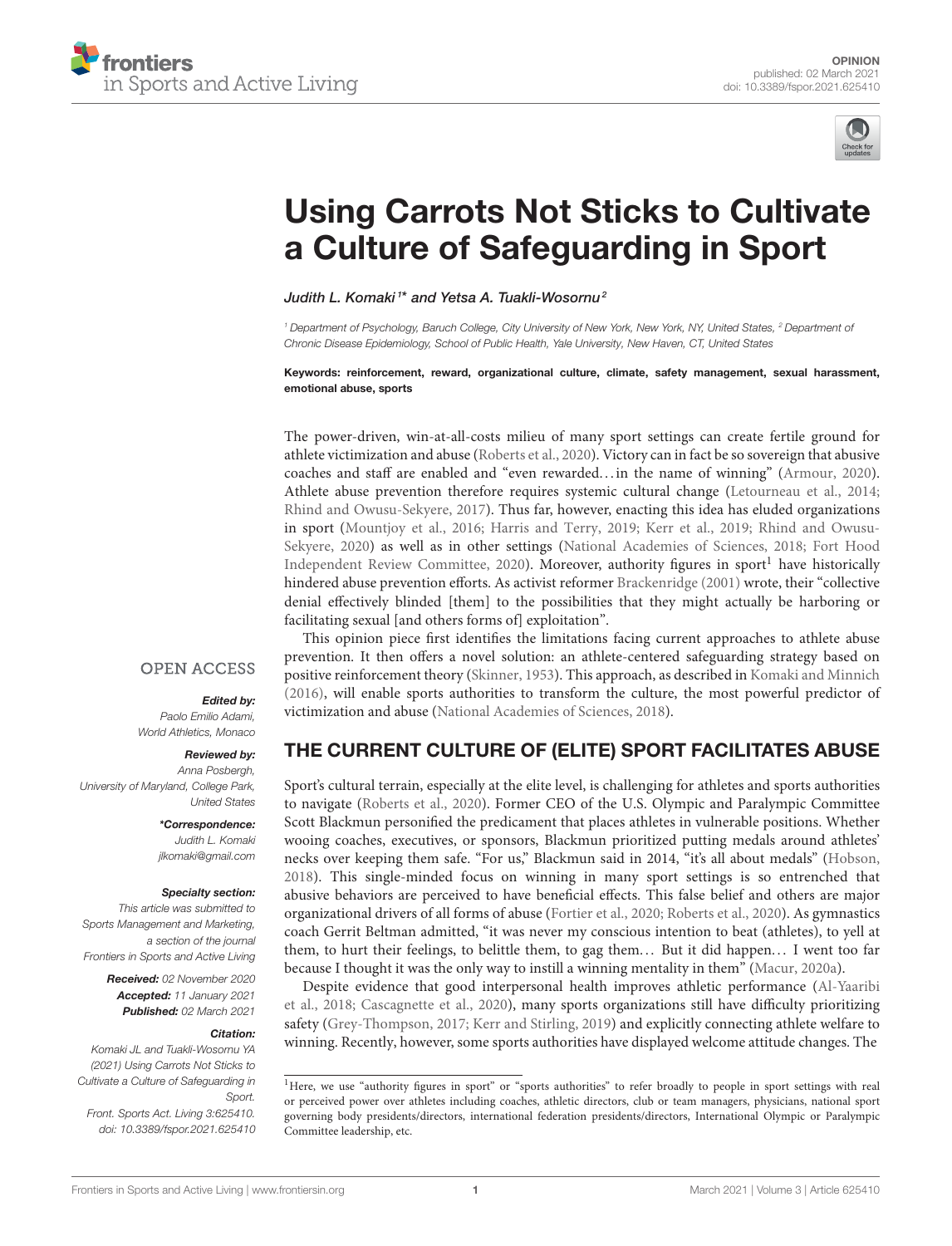head of U.S.A. Gymnastics Li Li Leung, for example, contended in 2020 that well-being and victory are not mutually exclusive. "We believe that our athletes can be competitively excellent and compete at a very high level and also be happy and feel safe," she said [\(Macur and Allentuck, 2020\)](#page-5-18).

Although figures like Leung are well-intentioned, they lack the means to ensure athlete well-being because they know only when their organization has failed: when they get a report of abuse. If their only safeguarding metric consists of fumbles and failures, they cannot measure the opposite: how well their organization is doing in making athletes feel safe.

## ABUSE PREVENTION STRATEGIES THAT RELY HEAVILY ON REPORTING HAVE LIMITATIONS

Sports organizations currently depend almost exclusively on systems of disclosures and sanctions to deter abuse (Vertommen et al., [2013;](#page-6-1) [Mountjoy et al., 2016;](#page-5-4) [U.S. Center for SafeSport,](#page-6-2) [2021a\)](#page-6-2). Only after a victim or observer takes the risk of complaining does the punishment-redress process commence. Thus, the onus for abuse prevention is often placed on the most vulnerable member of the sports system, the athlete. Alas, this over-reliance on reporting is unsubstantiated [\(Letourneau et al.,](#page-5-2) [2014\)](#page-5-2).

Reporting-initiated prevention efforts are further complicated by people's general reluctance to disclose abuse. In the case of sexual abuse, for example, only 10% of female victims ever file complaints; for male victims, only 5% [\(Stop Street Harassment,](#page-6-3) [2018\)](#page-6-3). Even when athletes and others finally disclose harm, they often wait years, as Diana Nyad did before confiding in her best friend about her abusive high school coach [\(Nyad,](#page-5-19) [2017\)](#page-5-19). Among the reasons so few report are: victims may be re- and further traumatized through reporting [\(van der Kolk,](#page-6-4) [2002;](#page-6-4) [McClinton Appollis et al., 2015\)](#page-5-20), and in sport, there are powerful cultural forces ("grin and bear it," "no pain no gain" attitudes) and entrenched power imbalances [\(Roberts et al., 2020\)](#page-5-0) that discourage disclosure of harms and actively undermine reporting programs.

Finally, sports authorities do not always take the necessary action following abuse reports. The belief that "no news is good news" fosters an atmosphere of stuffing reports in desk drawers [\(Kwiatkowski et al., 2016\)](#page-5-21), dismissing victims' complaints [\(Allentuck, 2019\)](#page-4-1), or even retaliating against those who report [\(Denhollander, 2018\)](#page-5-22). In order to maintain their reputations, for example, Pennsylvania State University's football coach Joe Paterno and other top administrators "stood-by in silence or actively concealed knowledge of abuse" [\(Hartill, 2013\)](#page-5-23). The failure to follow through persists at the highest levels: an 18-month investigation in 2019 found that two of the topranking U.S. Olympic and Paralympic Committee officials, Scott Blackmun and Alan Ashley, did little to probe, report, or halt Larry Nassar, the long-standing gymnastics team doctor and now convicted sexual predator [\(McPhee and Dowden, 2018\)](#page-5-24). Olympian Aly Raisman noted ruefully how quick officials were to "capitalize on and celebrate my success. But did they reach out when I came forward (to report abuse)? No," she said [\(Raisman,](#page-5-25) [2018\)](#page-5-25).

## CRAFTING THE CULTURE USING CARROTS NOT STICKS

Given the foregoing, simple fixes to athlete abuse prevention won't do. Nothing short of a cultural revolution is required. A safeguarding model in which teams are rewarded for cultivating a constructive culture—as judged by athletes—is an innovative approach in sport. Fostering a positive, athlete-centered culture demonstrates that sports organizations care and can also avert physical, sexual, and emotional abuse. Moreover, it empowers athletes' voices.

Undergirding this proposal is the theory of positive reinforcement [\(Skinner, 1953\)](#page-6-0). This well-established theory focuses on the environment and provides a known driver of human motivation: favorable performance consequences. Thus, participants in sport may be more motivated to make meaningful behavior changes when positive consequences such as recognition and encouraging feedback (e.g., "carrots") are used rather than negative consequences such as sanctions and dismissals (e.g., "sticks").

The effectiveness of the reinforcement approach has been documented in rigorously controlled experiments outside of sport, with a success rate as high as 93% (Komaki et al., [2000\)](#page-5-26). Reinforcement interventions have resulted in measurable behavioral improvements ranging from increased work productivity to better customer service in private and public sectors. The approach was used to prevent workplace accidents in a food manufacturing plant, for example [\(Komaki et al., 1978\)](#page-5-27). In this setting, senior leaders faced similar barriers as sport administrators do: employees rarely reported injuries due to fear of retaliation, and leaders knew about employees' injuries only after serious accidents. After creating a metric for and recognition of safety performance, safety increased and accidents decreased [\(Komaki et al., 1978\)](#page-5-27).

Using this carrots-rather-than-sticks model, the lead author (JLK) is now discussing a reinforcement-based abuse prevention plan with the U.S. Army. For this model to work, soldiers will be asked to respond to a "Trust Culture Checklist," enabling feedback and recognition of soldiers and their supervisors.

### HOW REWARDING TEAMS AND ENTOURAGES FOR MAINTAINING A POSITIVE CULTURE MIGHT WORK IN **SPORT**

Sport administrators are invited to implement this model. For example, athletic directors could recruit school-based teams to create a positive culture using a "Safeguarding Checklist." Modeled after the Army's "Trust Culture Checklist," an example of a "Safeguarding Checklist" that could be used in sport is provided in **[Table 1](#page-3-0)**. Athletes are asked to answer questions about the culture, which includes team camaraderie [\(Salas et al., 2020\)](#page-6-5) and supportive leadership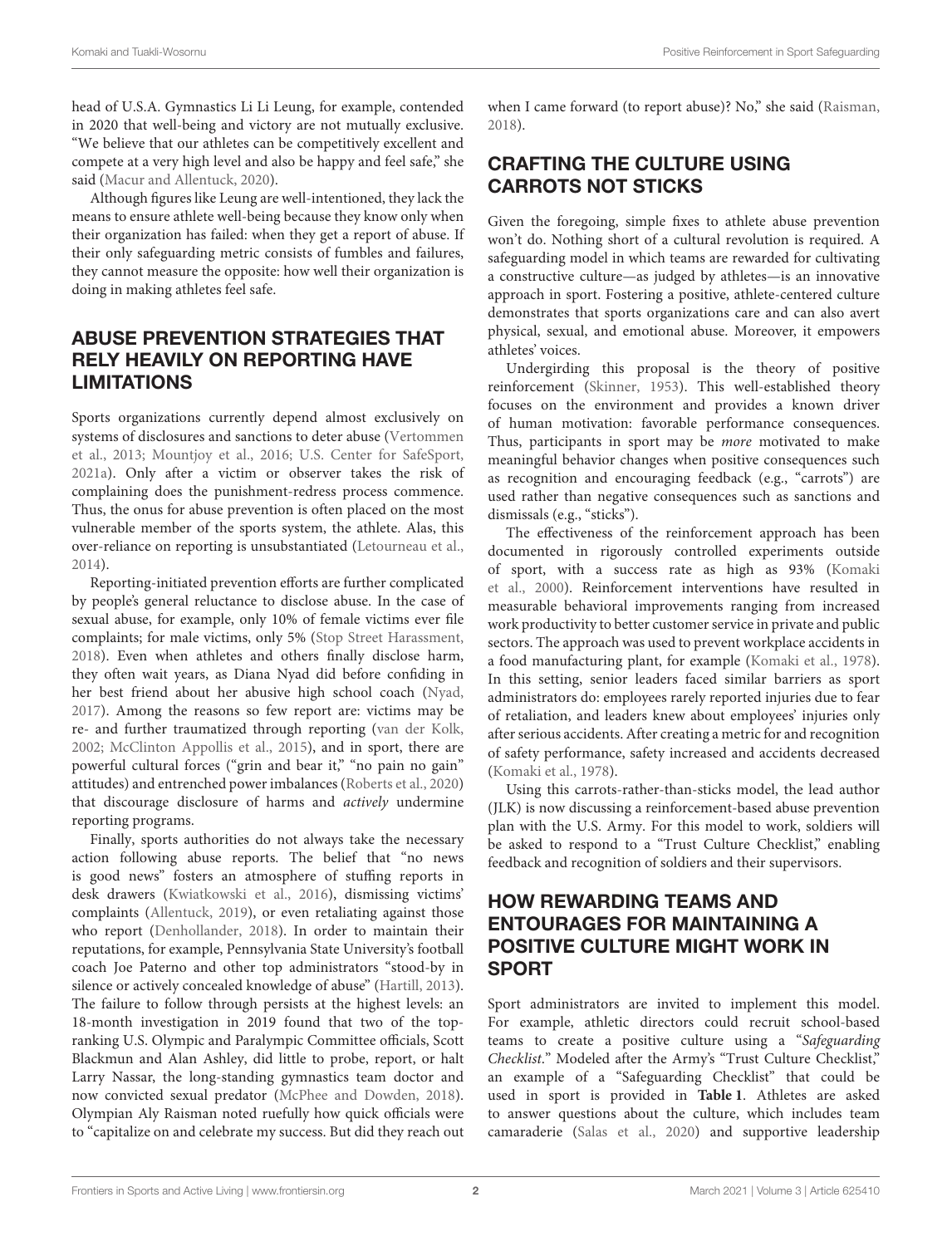#### <span id="page-3-0"></span>TABLE 1 | Safeguarding Checklist.

| Think about your team over the past week and answer the following questions (check all that apply)  |                               |              |
|-----------------------------------------------------------------------------------------------------|-------------------------------|--------------|
| Camaraderie                                                                                         |                               |              |
| In the last week, one or more <b>athletes</b> on my team would have or did?                         |                               |              |
| 1. Call or text me, e.g., about dinner, a movie                                                     | $\square$ Yes                 | $\square$ No |
| 2. Ask me how I'm doing                                                                             | $\square$ Yes                 | $\square$ No |
| 3. Make sure I had transportation to grocery store, team events                                     | $\square$ Yes                 | $\square$ No |
| 4. Encourage me in my training, e.g., working harder, with more rest breaks                         | $\Box$ Yes                    | $\square$ No |
| 5. Celebrate with me when/if something good happens to me                                           | $\square$ Yes                 | $\square$ No |
| 6. Make me feel comfortable talking through a personal problem                                      | $\square$ Yes                 | $\square$ No |
| 7. Notice if/when something bad happens to me                                                       | $\square$ Yes                 | $\square$ No |
| 8. Backed me if/when I had challenges with my team/coach/staff                                      | $\square$ Yes                 | $\square$ No |
| 9. Looked out for potentially unsafe situations                                                     | $\square$ Yes                 | $\square$ No |
| 10. Intervened if/when someone bothered/pressured me                                                | $\Box$ Yes                    | $\square$ No |
| Leadership                                                                                          |                               |              |
| In the last week, my coach would have or did?                                                       |                               |              |
| 1. Check in with me/team about triumphs/criticisms/retaliation within the team                      | $\square$ Yes                 | $\square$ No |
| 2. Ask what he/she/they can do to help the team succeed                                             | $\square$ Yes                 | $\square$ No |
| 3. Say something when/if I do something good for the team and/or team members                       | $\square$ Yes                 | $\square$ No |
| 4. Thank me when/if I say there's a problem/issue with the team                                     | $\square$ Yes                 | $\square$ No |
| 5. Welcome input/feedback from the team                                                             | $\square$ Yes                 | $\square$ No |
| In the last month, the athletic director would have or did?                                         |                               |              |
| 1. Check in about our team's progress/problems                                                      | $\square$ Yes                 | $\square$ No |
| 2. Follow up with the coach/staff about things going well/poorly                                    | $\square$ Yes                 | $\square$ No |
| 3. Publicly celebrate the team's accomplishments with school leadership/media/sponsors              | $\Box$ Yes                    | $\square$ No |
| 4. Thank me/my peers when/if we brought up an issue about the coach/staff                           | $\square$ Yes                 | $\square$ No |
| 5. Welcome input/feedback from the team about the coach/staff                                       | $\Box$ Yes                    | $\square$ No |
| Well-being                                                                                          |                               |              |
| In the last week, my coach would have or did?                                                       |                               |              |
| 1. Check in with me about how I felt I was progressing                                              | $\Box$ Yes                    | □ No         |
| 2. Say something when/if I do something good or better during training/exercises                    | $\square$ Yes                 | $\square$ No |
| 3. Speak to me in a tone that conveyed respect                                                      | $\square$ Yes                 | $\square$ No |
| 4. Acknowledge and make necessary adjustments for pain/injuries I have/had                          | $\Box$ Yes                    | □ No         |
| 5. Conduct any hands-on adjustments to my form or technique in a way that is useful and appropriate | $\Box$ Yes                    | $\square$ No |
| In the last week, the <b>team doctor</b> would have or did?                                         | $\Box$ n/a (did not interact) |              |
| 1. Take the time to check in with me about how I am feeling                                         | $\square$ Yes                 | $\square$ No |
| 2. Let me know that the doctor cares about me getting better                                        | $\square$ Yes                 | $\square$ No |
| 3. Speak to me in a tone that conveyed respect                                                      | $\square$ Yes                 | $\square$ No |
| 4. Conduct any examinations in a way that is useful and appropriate                                 | $\square$ Yes                 | $\square$ No |

[\(Komaki, 1998\)](#page-5-28), as well as their sense of personal well-being [\(Quick and Tetrick, 2011\)](#page-5-29). If coaches and others engage in healthy athlete-centered behaviors, while teammates watch out for one another, the culture should improve and athletes' welfare should thrive.

To assess well-being, athletes identify positive interactions, e.g., their coach speaking "in a tone that conveyed respect," and "making necessary adjustments for pain/injury." No questions directly ask about maltreatment. That said, reasonable inferences can certainly be drawn. If few to no positive interactions are indicated, athletes may be experiencing exploitation. If an abundance of positive interactions are identified, the team may be enjoying a near-absence of abuse and victimization—the ultimate goal.

To evaluate leaders' interactions, Komaki's reinforcementbased leadership model is used [\(Komaki, 1998\)](#page-5-28). Athletes are asked whether coaches monitor ("checked in ... about triumphs/criticisms/retaliation within the team") and provide them with feedback ("say something when/if I do something good for the team"). Evidence for the model was provided, among other studies, by sailboat skippers during a roundrobin regatta at the U.S. Naval Academy [\(Komaki et al., 1989\)](#page-5-30). Winning skippers went beyond giving directives; they regularly inquired about their crews/sails as they shouted out words of encouragement.

To investigate team camaraderie, athletes indicate whether team members "celebrated with me when/if something good happens to me" and "intervened if someone bothered/pressured me." As in the military, the social environment matters in sports. A close-knit culture can mitigate the often punishing conditions of training and competing. Ski powerhouse, the Norwegian men's Alpine team, exemplifies this idea: teammates share techniques, cheer for one another, work, play, and win together [\(Pennington,](#page-5-31)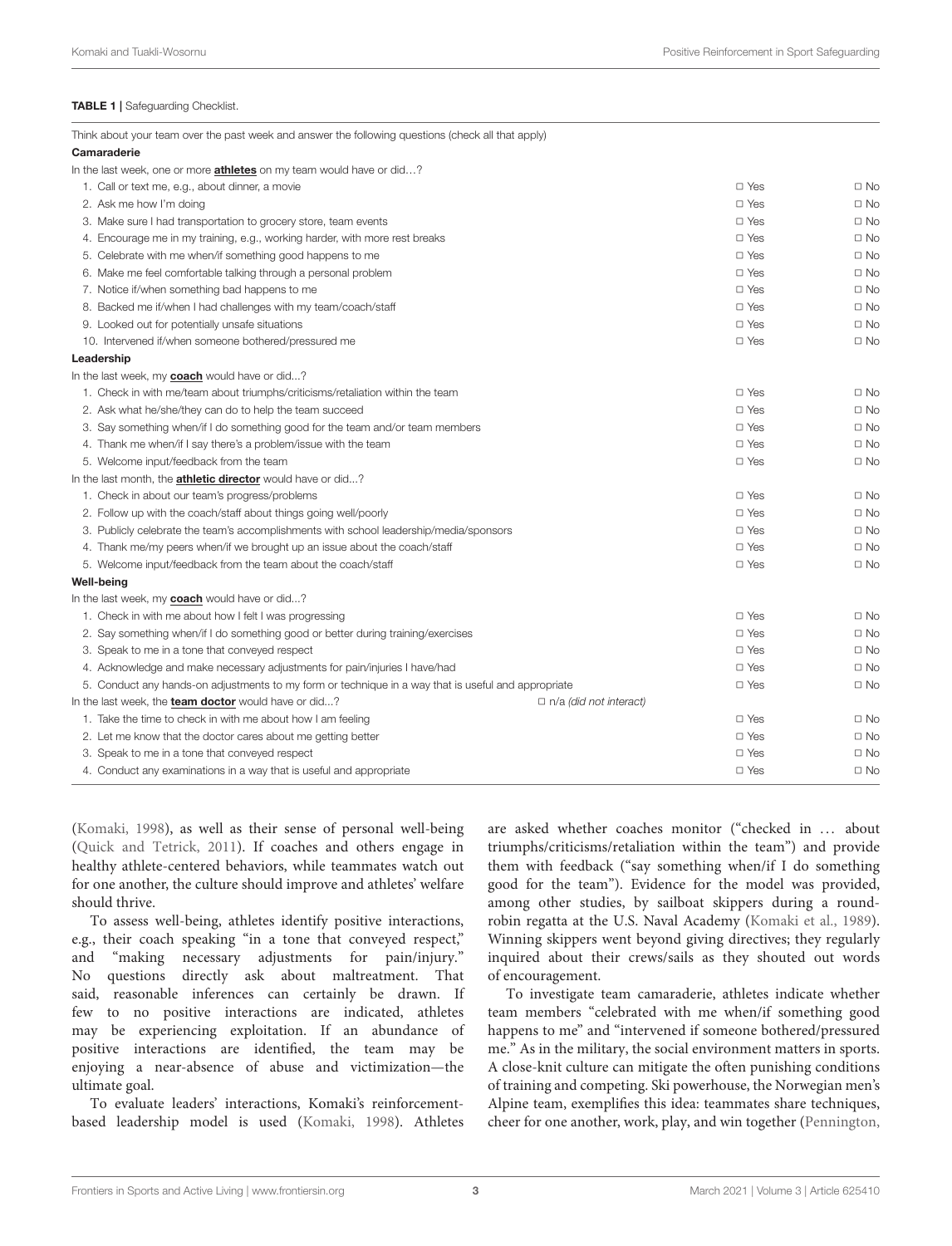[2018;](#page-5-31) [Cascagnette et al., 2020\)](#page-5-15). Said Kjetil Jansrud, "if you have teammates who consistently lift you up, then ... you'll work harder and stay motivated" [\(Pennington, 2018\)](#page-5-31).

Athletes can be asked to complete the Checklist weekly on their phones (or other devices) so that input/feedback can be summarized on graphs. To ensure athletes are free of repercussion or retaliation, individual data are kept strictly confidential; only group scores are shared. No one is ever asked about wrongdoing. Instead, athletes indicate if their coach "welcomes input/feedback from the team." Teams who have been retaliated against by coaches are less likely to indicate that their coaches embrace critiques.

Feedback graphs in hand, shout-outs can be given to coaches for responsible mentorship, to teammates for building camaraderie, and to athletic directors for broadcasting team accomplishments. Participants can judge progress, discuss suggestions for the following week, and adjust accordingly. Here, struggling coaches are given an opportunity to seek out guidance, while the athletic director can acknowledge coaches with strong improvement/accomplishments. Celebrations can be held monthly with results disseminated to top team officials and sponsors.

#### IMPLICATIONS OF THE PROPOSED PARADIGM SHIFT

This reinforcement model requires a paradigm shift: from wrongdoing to right-doing and from punishment to reward. Rather than ferreting out "bad apples," the emphasis is on transforming the culture [\(Komaki and Minnich, 2016\)](#page-5-11). Sports organizations of different levels could augment their current reporting/punishment process [\(U.S. Center for SafeSport, 2021a\)](#page-6-2), as well as safety-risks-reduction programs [\(Kaufman et al.,](#page-5-32) [2019;](#page-5-32) [U.S. Center for SafeSport, 2021b\)](#page-6-6) with a reinforcement initiative accentuating a positive culture. Furthermore, when hiring, coaches could be screened for evidence of supporting athlete well-being. Compensation packages could reward sports authorities for sustaining a positive culture.

Sports authorities have an opportunity here to follow the management adage "we treasure what we measure." Rather than waiting for reports of abuse, Leung, for example, could use this safeguarding metric to proactively create "a safe, positive and encouraging environment where athlete voices are heard" [\(Allentuck, 2019\)](#page-4-1). Using Checklist data, she could recognize coaches for right-doing and even brag to Sarah Hirshland, CEO of the U.S. Olympic and Paralympic Committee, about teams' safety and social health. In turn, Hirshland could highlight national governing body presidents who are successful in keeping athletes safe—possibly rewarding them with extra resources.

## **REFERENCES**

<span id="page-4-1"></span>Allentuck, D. (2019, August 7). Simone Biles, in tears, says she still cannot trust U.S.A. Gymnastics. The New York Times. Available online at: [https://](https://www.nytimes.com/2019/08/07/sports/simone-biles-gymnastics-nassar.html)

For coaches, receiving confidential, collective feedback about right-doing would open up opportunities for self-correction. Trying out new ideas might improve relationships with athletes and help ward off accusations of wrongdoing, evidently a grave fear of coaches [\(Tam et al., 2020\)](#page-6-7). Recently barred from coaching for "severe aggressive behavior" [\(Macur, 2020b\)](#page-5-33), Maggie Haney admitted making mistakes in the way in which she treated her athletes [\(Macur, 2020b,](#page-5-33)[c\)](#page-5-34). "Maybe what used to be OK is not OK anymore," she said. Had Haney had real-time information about her athletes' responses to her coaching, she might have changed her interactions with them.

For athletes, a critical component of this paradigm shift is the empowerment—and subsequent prioritizing—of their voices. By using a safeguarding metric where athletes highlight positive behaviors (rather than being confined to reporting only negative behaviors), the power dynamic shifts. Furthermore, proactively building nurturing sports environments using positive consequences to motivate behavior would be an unorthodox but welcome change for athletes used to a "grin-and-bear-it," "suck-it-up" environment [\(Pinches, 2020\)](#page-5-35). Elite running coach Lauren Fleshman prides herself on checking in with athletes about their energy and mood, and making adjustments accordingly [\(Hamilton, 2020\)](#page-5-36). Marathoner Carrie Mack said of Fleshman: "We state our own needs and they're accepted and heard... That's what's radical, and empowering."

By galvanizing athletes and coaches around a positively embracing, athlete-centered culture, sports organizations can show they truly care, achieving Raisman's dream that no one would "ever ever have to say the words, 'Me too"' [\(Raisman,](#page-5-25) [2018\)](#page-5-25).

#### AUTHOR CONTRIBUTIONS

All authors contributed to the article and approved the submitted version.

## ACKNOWLEDGMENTS

For lending their generous time and expertise to this project and others over the years, Yetsa would like to thank the affiliates and members of the Sports Equity Lab, Emily Rutland, Lauren Blazing, Nida Naushad, Demetri Goutos, and Allison Wagner. Judi would like to thank colleagues and friends: David Black, Ned Carter, Dorie Caesar, David Dunlap, Aspen Fitzgerald-Dorsey, Stephen Francouer, Don Hantula, Leaetta Hough, Allen Kraut, Cady Lang, Diana Ronell, Mel Sorcher, Donna Spiegelman, and Martha Wilson for their inspiration and much-appreciated support over the past decade.

[www.nytimes.com/2019/08/07/sports/simone-biles-gymnastics-nassar.html](https://www.nytimes.com/2019/08/07/sports/simone-biles-gymnastics-nassar.html) (accessed February 16, 2021).

<span id="page-4-0"></span>Al-Yaaribi, A., Kavussanu, M., and Ring, C. (2018). The effects of prosocial and antisocial behaviors on emotion, attention, and performance during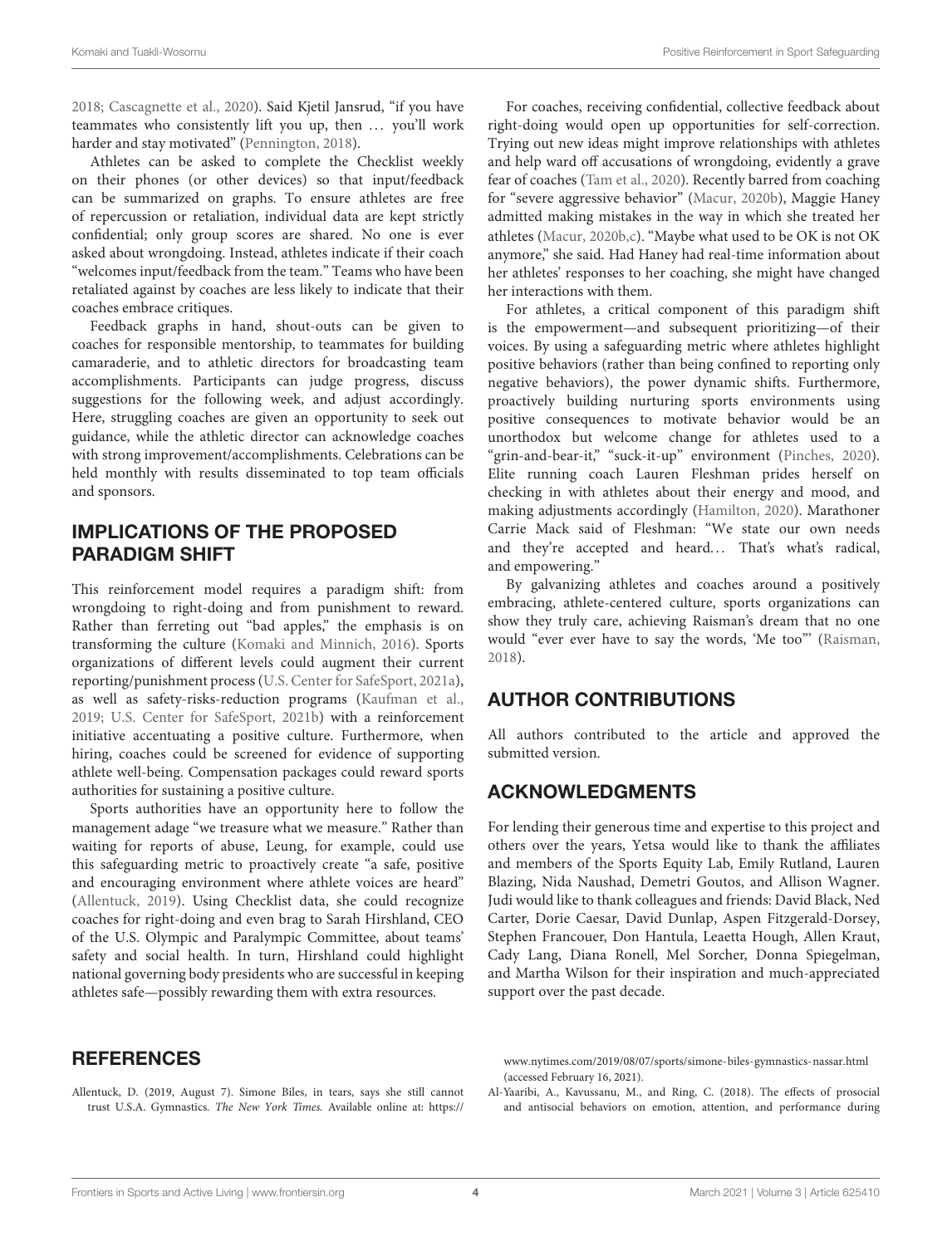a competitive basketball task. J. Sport Exerc. Psychol. 40, 303–311. doi: [10.1123/jsep.2017-0179](https://doi.org/10.1123/jsep.2017-0179)

- <span id="page-5-1"></span>Armour, N. (2020, May 27). USA Gymnastics president and CEO Li Li Leung acknowledges organization 'rewarded' abuse, promises to change culture. USA Today. Available online at: [https://www.usatoday.com/story/sports/](https://www.usatoday.com/story/sports/olympics/2020/05/27/usa-gymnastics-ceo-li-li-leung-promises-change-culture-abuse/5271388002/) [olympics/2020/05/27/usa-gymnastics-ceo-li-li-leung-promises-change](https://www.usatoday.com/story/sports/olympics/2020/05/27/usa-gymnastics-ceo-li-li-leung-promises-change-culture-abuse/5271388002/)[culture-abuse/5271388002/](https://www.usatoday.com/story/sports/olympics/2020/05/27/usa-gymnastics-ceo-li-li-leung-promises-change-culture-abuse/5271388002/) (accessed February 16, 2021).
- <span id="page-5-10"></span>Brackenridge, C. H. (2001). Spoilsports: Understanding and Preventing Sexual Exploitation in Sport. London: Routledge.
- <span id="page-5-15"></span>Cascagnette, J. C. W., Benson, A. J., Cruwys, T., Haslam, S. A., and Bruner, M. W. (2020). More than just another bib: group dynamics in an elite Nordic ski team. J. Sports Sci. doi: [10.1080/02640414.2020.1840040.](https://doi.org/10.1080/02640414.2020.1840040) [Epub ahead of print].
- <span id="page-5-22"></span>Denhollander, R. (2018, January 30). Read Rachael Denhollander's full victim impact statement about Larry Nassar. CNN. Available online at: [https://www.](https://www.cnn.com/2018/01/24/us/rachael-denhollander-full-statement/index.html) [cnn.com/2018/01/24/us/rachael-denhollander-full-statement/index.html](https://www.cnn.com/2018/01/24/us/rachael-denhollander-full-statement/index.html) (accessed February 16, 2021).
- <span id="page-5-9"></span>Fort Hood Independent Review Committee (2020, November 6). Report of the Fort Hood Independent Review Committee. Available online at: [https://www.](https://www.army.mil/e2/downloads/rv7/forthoodreview/2020-12-03_FHIRC_report_redacted.pdf) [army.mil/e2/downloads/rv7/forthoodreview/2020-12-03\\_FHIRC\\_report\\_](https://www.army.mil/e2/downloads/rv7/forthoodreview/2020-12-03_FHIRC_report_redacted.pdf) [redacted.pdf](https://www.army.mil/e2/downloads/rv7/forthoodreview/2020-12-03_FHIRC_report_redacted.pdf) (accessed February 16, 2021).
- <span id="page-5-13"></span>Fortier, K., Parent, S., and Lessard, G. (2020). Child maltreatment in sport: smashing the wall of silence: a narrative review of physical, sexual, psychological abuses and neglect. Br J Sports Med. 54, 4–7. doi: [10.1136/bjsports-2018-100224](https://doi.org/10.1136/bjsports-2018-100224)
- <span id="page-5-16"></span>Grey-Thompson, T. (2017). Duty of Care in Sport: Independent Report to Government. Department for Culture, Media and Sport.
- <span id="page-5-36"></span>Hamilton, M. (2020, October 16). Lauren Fleshman's feminist approach to coaching. The New York Times. Available online at: [https://www.nytimes.](https://www.nytimes.com/2020/10/16/sports/lauren-fleshmans-feminist-approach-to-coaching.html?campaign_id=10&emc=edit_gn_20201017&instance_id=23244&nl=in-her-words®i_id=48128614&segment_id=41399&te=1&user_id=b6ea3d43e782e8290432f3c782f846b5) [com/2020/10/16/sports/lauren-fleshmans-feminist-approach-to-coaching.](https://www.nytimes.com/2020/10/16/sports/lauren-fleshmans-feminist-approach-to-coaching.html?campaign_id=10&emc=edit_gn_20201017&instance_id=23244&nl=in-her-words®i_id=48128614&segment_id=41399&te=1&user_id=b6ea3d43e782e8290432f3c782f846b5) [html?campaign\\_id=10&emc=edit\\_gn\\_20201017&instance\\_id=23244&nl=](https://www.nytimes.com/2020/10/16/sports/lauren-fleshmans-feminist-approach-to-coaching.html?campaign_id=10&emc=edit_gn_20201017&instance_id=23244&nl=in-her-words®i_id=48128614&segment_id=41399&te=1&user_id=b6ea3d43e782e8290432f3c782f846b5) [in-her-words&regi\\_id=48128614&segment\\_id=41399&te=1&user\\_id=](https://www.nytimes.com/2020/10/16/sports/lauren-fleshmans-feminist-approach-to-coaching.html?campaign_id=10&emc=edit_gn_20201017&instance_id=23244&nl=in-her-words®i_id=48128614&segment_id=41399&te=1&user_id=b6ea3d43e782e8290432f3c782f846b5) [b6ea3d43e782e8290432f3c782f846b5](https://www.nytimes.com/2020/10/16/sports/lauren-fleshmans-feminist-approach-to-coaching.html?campaign_id=10&emc=edit_gn_20201017&instance_id=23244&nl=in-her-words®i_id=48128614&segment_id=41399&te=1&user_id=b6ea3d43e782e8290432f3c782f846b5) (accessed February 16, 2021).
- <span id="page-5-5"></span>Harris, A. J., and Terry, K. J. (2019). Child sexual abuse in organizational settings: a research framework to advance policy and practice. Sex Abuse 31, 635–642. doi: [10.1177/1079063219858144](https://doi.org/10.1177/1079063219858144)
- <span id="page-5-23"></span>Hartill, M. (2013). Concealment of child sexual abuse in sports. Quest. 65, 241–254. doi: [10.1080/00336297.2013.773532](https://doi.org/10.1080/00336297.2013.773532)
- <span id="page-5-12"></span>Hobson, W. (2018, February 28). Scott Blackmun steps down as U.S. Olympic Committee chief executive. The Washington Post. Available online at: [https://](https://www.washingtonpost.com/sports/olympics/scott-blackmun-steps-down-as-us-olympic-committee-chief-executive/2018/02/28/742775b2-1cc2-11e8-9de1-147dd2df3829_story.html) [www.washingtonpost.com/sports/olympics/scott-blackmun-steps-down-as](https://www.washingtonpost.com/sports/olympics/scott-blackmun-steps-down-as-us-olympic-committee-chief-executive/2018/02/28/742775b2-1cc2-11e8-9de1-147dd2df3829_story.html)[us-olympic-committee-chief-executive/2018/02/28/742775b2-1cc2-11e8-](https://www.washingtonpost.com/sports/olympics/scott-blackmun-steps-down-as-us-olympic-committee-chief-executive/2018/02/28/742775b2-1cc2-11e8-9de1-147dd2df3829_story.html) [9de1-147dd2df3829\\_story.html](https://www.washingtonpost.com/sports/olympics/scott-blackmun-steps-down-as-us-olympic-committee-chief-executive/2018/02/28/742775b2-1cc2-11e8-9de1-147dd2df3829_story.html) (accessed February 16, 2021).
- <span id="page-5-32"></span>Kaufman, K. L., Erooga, M., Mathews, B., and McConnell, E. (2019). Recommendations for preventing child sexual abuse in youth-serving organizations: implications from an Australian Royal Commission review of the literature. J. Interpers. Violence 34, 4199–4224. doi: [10.1177/0886260519869239](https://doi.org/10.1177/0886260519869239)
- <span id="page-5-6"></span>Kerr, G., Battaglia, A., and Stirling, A. (2019). Maltreatment in youth sport: a systemic issue. Kinesiol. Rev. 8, 237–243. doi: [10.1123/kr.2019-0016](https://doi.org/10.1123/kr.2019-0016)
- <span id="page-5-17"></span>Kerr, G., and Stirling, A. (2019). Where is safeguarding in sport psychology research and practice? J. Appl. Sport Psychol. 31, 367–384. doi: [10.1080/10413200.2018.1559255](https://doi.org/10.1080/10413200.2018.1559255)
- <span id="page-5-27"></span>Komaki, J., Barwick, K. D., and Scott, L. R. (1978). A behavioral approach to occupational safety: pinpointing and reinforcing safe performance in a food manufacturing plant. J. Appl. Psychol. 63, 434–445. doi: [10.1037/0021-9010.63.4.434](https://doi.org/10.1037/0021-9010.63.4.434)
- <span id="page-5-26"></span>Komaki, J., Coombs, T., Redding, T., and Schepman, S. (2000). "A rich and rigorous examination of applied behavior analysis research in the world of work," in International Review of Industrial and Organizational Psychology, eds. C. Cooper and I. Robertson (Sussex: John Wiley), 265–367.
- <span id="page-5-28"></span>Komaki, J. L. (1998). Leadership from an Operant Perspective. London: Routledge.
- <span id="page-5-30"></span>Komaki, J. L., Desselles, M. L., and Bowman, E. D. (1989). Definitely not a breeze: extending an operant model of effective supervision to teams. J. Appl. Psychol. 74, 522–529. doi: [10.1037/0021-9010.74.3.522](https://doi.org/10.1037/0021-9010.74.3.522)
- <span id="page-5-11"></span>Komaki, J. L., and Minnich, M. L. R. (2016). A behavioral approach to organizational change: reinforcing those responsible for facilitating the climate and hence promoting diversity. J. Organ. Behav. Manage. 36, 154–184. doi: [10.1080/01608061.2016.1200514](https://doi.org/10.1080/01608061.2016.1200514)
- <span id="page-5-21"></span>Kwiatkowski, M., Alesia, M., and Evans, T. (2016, August 4). A blind eye to sex abuse: how USA Gymnastics failed to report cases. Indy Star. Available online at: [https://www.indystar.com/story/news/investigations/2016/08/04/](https://www.indystar.com/story/news/investigations/2016/08/04/usa-gymnastics-sex-abuse-protected-coaches/85829732/) [usa-gymnastics-sex-abuse-protected-coaches/85829732/](https://www.indystar.com/story/news/investigations/2016/08/04/usa-gymnastics-sex-abuse-protected-coaches/85829732/) (accessed February 16, 2021).
- <span id="page-5-2"></span>Letourneau, E. J., Eaton, W. W., Bass, J., Berlin, F. S., and Moore, S. G. (2014). The need for a comprehensive public health approach to preventing child sexual abuse. Public Health Rep. 129, 222–228. doi: [10.1177/003335491412900303](https://doi.org/10.1177/003335491412900303)
- <span id="page-5-14"></span>Macur, J. (2020a, August 3). Gymnasts worldwide push back on their sport's culture of abuse. The New York Times. Available online at: [https://www.](https://www.nytimes.com/2020/08/03/sports/olympics/gymnastics-abuse-athlete-a.html?searchResultPosition=1) [nytimes.com/2020/08/03/sports/olympics/gymnastics-abuse-athlete-a.html?](https://www.nytimes.com/2020/08/03/sports/olympics/gymnastics-abuse-athlete-a.html?searchResultPosition=1) [searchResultPosition=1](https://www.nytimes.com/2020/08/03/sports/olympics/gymnastics-abuse-athlete-a.html?searchResultPosition=1) (accessed February 16, 2021).
- <span id="page-5-33"></span>Macur, J. (2020b, November 30). A gymnastics coach accused of emotional abuse speaks out. The New York Times. Available online at: [https://www.nytimes.](https://www.nytimes.com/2020/11/30/sports/olympics/gymnastics-abuse-laurie-hernandez-haney.html?searchResultPosition=2) [com/2020/11/30/sports/olympics/gymnastics-abuse-laurie-hernandez-haney.](https://www.nytimes.com/2020/11/30/sports/olympics/gymnastics-abuse-laurie-hernandez-haney.html?searchResultPosition=2) [html?searchResultPosition=2](https://www.nytimes.com/2020/11/30/sports/olympics/gymnastics-abuse-laurie-hernandez-haney.html?searchResultPosition=2) (accessed February 16, 2021).
- <span id="page-5-34"></span>Macur, J. (2020c, December 9). Suspension reduced for gymnastics coach accused of emotional and physical abuse. The New York Times. Available online at: [https://www.nytimes.com/2020/12/09/sports/olympics/maggie-haney](https://www.nytimes.com/2020/12/09/sports/olympics/maggie-haney-gymnastics-abuse.html?searchResultPosition=2)[gymnastics-abuse.html?searchResultPosition=2](https://www.nytimes.com/2020/12/09/sports/olympics/maggie-haney-gymnastics-abuse.html?searchResultPosition=2) (accessed February 16, 2021).
- <span id="page-5-18"></span>Macur, J., and Allentuck, D. (2020, May 21). Gymnasts push for lasting change after a coach is suspended for abuse. The New York Times. Available online at: [https://www.nytimes.com/2020/05/20/sports/olympics/gymnastics-haney](https://www.nytimes.com/2020/05/20/sports/olympics/gymnastics-haney-abuse-safesport.html?campaign_id=57&emc=edit_ne_20200520&instance_id=18650&nl=evening-briefing®i_id=48128614&segment_id=28615&te=1&user_id=b6ea3d43e782e8290432f3c782f846b5)[abuse-safesport.html?campaign\\_id=57&emc=edit\\_ne\\_20200520&instance\\_](https://www.nytimes.com/2020/05/20/sports/olympics/gymnastics-haney-abuse-safesport.html?campaign_id=57&emc=edit_ne_20200520&instance_id=18650&nl=evening-briefing®i_id=48128614&segment_id=28615&te=1&user_id=b6ea3d43e782e8290432f3c782f846b5) [id=18650&nl=evening-briefing&regi\\_id=48128614&segment\\_id=28615&te=](https://www.nytimes.com/2020/05/20/sports/olympics/gymnastics-haney-abuse-safesport.html?campaign_id=57&emc=edit_ne_20200520&instance_id=18650&nl=evening-briefing®i_id=48128614&segment_id=28615&te=1&user_id=b6ea3d43e782e8290432f3c782f846b5)
- <span id="page-5-20"></span>[1&user\\_id=b6ea3d43e782e8290432f3c782f846b5](https://www.nytimes.com/2020/05/20/sports/olympics/gymnastics-haney-abuse-safesport.html?campaign_id=57&emc=edit_ne_20200520&instance_id=18650&nl=evening-briefing®i_id=48128614&segment_id=28615&te=1&user_id=b6ea3d43e782e8290432f3c782f846b5) (accessed February 16, 2021). McClinton Appollis, T., Lund, C., de Vries, P. J., Mathews, C. (2015). Adolescents' and adults' experiences of being surveyed about violence and abuse: a systematic review of harms, benefits, and regrets. Am. J. Public Health 105, e31–e45. doi: [10.2105/AJPH.2014.302293](https://doi.org/10.2105/AJPH.2014.302293)
- <span id="page-5-24"></span>McPhee, J., and Dowden, J. P. (2018, December 10). Report of the independent investigation: the constellation of factors underlying Larry Nassar's abuse of athletes. Ropes and Gray. Available online at: [https://www.nassarinvestigation.](https://www.nassarinvestigation.com/en) [com/en](https://www.nassarinvestigation.com/en) (accessed February 16, 2021).
- <span id="page-5-4"></span>Mountjoy, M., Brackenridge, C., Arrington, M., Blauwet, C., Carska-Sheppard, A., Fasting, K., et al. (2016). International Olympic Committee consensus statement: harassment and abuse (non-accidental violence) in sport. Br. J. Sports Med[. 50:1019. doi: 10.1136/bjsports-2016-0](https://doi.org/10.1136/bjsports-2016-096121) 96121
- <span id="page-5-8"></span>National Academies of Sciences, Engineering, and Medicine. (2018). Sexual Harassment of Women: Climate, Culture, and Consequences in Academic Sciences, Engineering, and Medicine. Report No.: 978-0-309-47087-2. Washington, DC: National Academies of Sciences Engineering Medicine. doi: [10.17226/24994](https://doi.org/10.17226/24994)
- <span id="page-5-19"></span>Nyad, D. (2017, November 9). Diana Nyad: my life after sexual assault. The New York Times. Available online at: [https://www.nytimes.com/2017/11/09/](https://www.nytimes.com/2017/11/09/opinion/diana-nyad-sexual-assault.html?searchResultPosition=17) [opinion/diana-nyad-sexual-assault.html?searchResultPosition=17](https://www.nytimes.com/2017/11/09/opinion/diana-nyad-sexual-assault.html?searchResultPosition=17)
- <span id="page-5-31"></span>Pennington, B. (2018, February 15). The ski team that sleeps together wins a lot of gold medals together. The New York Times. Available online at: [https://](https://www.nytimes.com/2018/02/15/sports/olympics/norway-skiing-olympics.html) [www.nytimes.com/2018/02/15/sports/olympics/norway-skiing-olympics.html](https://www.nytimes.com/2018/02/15/sports/olympics/norway-skiing-olympics.html) (accessed February 16, 2021).
- <span id="page-5-35"></span>Pinches, J. (2020, July 8). There is a culture of fear permeating through the whole of gymnastics and it has to stop. The Telegraph. Available online at: [https://www.](https://www.telegraph.co.uk/authors/j/jennifer-pinches/) [telegraph.co.uk/authors/j/jennifer-pinches/](https://www.telegraph.co.uk/authors/j/jennifer-pinches/) (accessed February 16, 2021).
- <span id="page-5-29"></span>Quick, J. C., and Tetrick, L. E. (eds.). (2011). Handbook of Occupational Health Psychology. Washington, DC: American Psychological Association.
- <span id="page-5-25"></span>Raisman, A. (2018, January 20). Full Text of Aly Raisman's Statement. The New York Times. Jan 20. Available online at: [https://www.nytimes.com/2018/01/20/](https://www.nytimes.com/2018/01/20/sports/full-text-of-aly-raismans-statement.html) [sports/full-text-of-aly-raismans-statement.html](https://www.nytimes.com/2018/01/20/sports/full-text-of-aly-raismans-statement.html) (accessed February 16, 2021).
- <span id="page-5-3"></span>Rhind, D., and Owusu-Sekyere, F. (2017). International Safeguards for Children in Sport: Developing and Embedding a Safeguarding Culture, 1 edn. London: Routledge.
- <span id="page-5-7"></span>Rhind, D. J. A., and Owusu-Sekyere, F. (2020). Evaluating the impacts of working towards the International Safeguards for Children in Sport. Sport Manag. Rev. 23, 104–116. doi: [10.1016/j.smr.2019.05.009](https://doi.org/10.1016/j.smr.2019.05.009)
- <span id="page-5-0"></span>Roberts, V., Sojo, V., and Grant, F. (2020). Organisational factors and nonaccidental violence in sport: a systematic review. Sport Manage. Rev. 23, 8–27. doi: [10.1016/j.smr.2019.03.001](https://doi.org/10.1016/j.smr.2019.03.001)